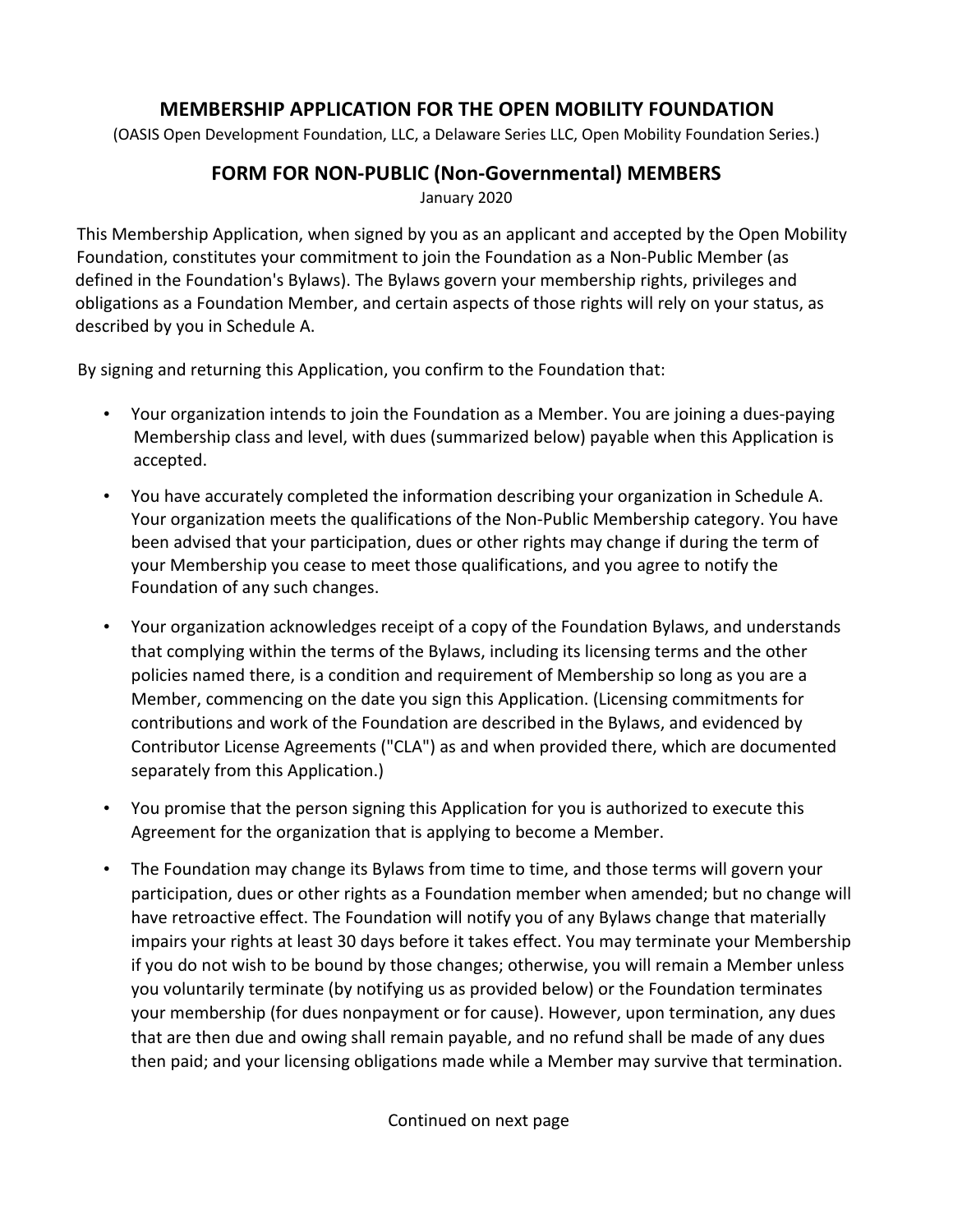Membership levels and dues:

Members may elect one of two levels of membership: Premier and Associate. All member organizations are able to access member engagement events and content, attend board/member meetings, and join working groups and committees. However, only Premier members are eligible to be elected to the Technology Council, serve as voting members in committees, or chair a working group steering committee. Associate members may convert to Premier membership during a membership term by paying the pro-rated difference in dues. To ensure stability in the Foundation's budget, conversions from Premier to Associate are only allowed on renewal.

| <b>FTEs</b> | $<$ 10    | 10-100   | 101-500  | 501-1,500 | >1,500    |
|-------------|-----------|----------|----------|-----------|-----------|
| Premier     | $n/a$ (*) | \$25,000 | \$50,000 | \$100,000 | \$150,000 |
| Associate   | \$10,000  | \$17,500 | \$35,000 | \$70,000  | \$105,000 |

FTEs are defined as the number of full-time or equivalent employees (including contractors). For FTE purposes, the total number of hours worked annually by part-time or "gig" staff should be divided by 2080 (equivalent to a 40 hour work week).

In the case of any conflict between the terms of this Application and the terms of the Foundation's Bylaws, those Bylaws supersede.

\_\_\_\_\_\_\_\_\_\_\_\_\_\_\_\_\_\_\_\_\_\_\_\_\_\_\_\_\_\_\_\_\_\_\_\_\_\_\_\_\_\_\_\_\_\_\_\_\_\_\_\_\_\_\_\_\_\_\_\_\_\_\_\_\_\_\_\_\_\_\_\_\_\_\_\_\_\_

\_\_\_\_\_\_\_\_\_\_\_\_\_\_\_\_\_\_\_\_\_\_\_\_\_\_\_\_\_\_\_\_\_\_\_\_\_\_\_\_\_\_\_\_\_\_\_\_\_\_\_\_\_\_\_\_\_\_\_\_\_\_\_\_\_\_\_\_\_\_\_\_\_\_\_\_\_\_

## **Schedule A: Member Contact Information and Classification**

Full legal name of organization applying to join:

Preferred short name of organization (if any):

Primary contact person for the Foundation for Membership issues (which may be changed subsequently by written notification received by the Foundation).

| Name:                                                                                                                                                                                                                         |
|-------------------------------------------------------------------------------------------------------------------------------------------------------------------------------------------------------------------------------|
| E-mail address for official Foundation purposes:                                                                                                                                                                              |
|                                                                                                                                                                                                                               |
| Postal address: The Contract of Texas and Texas and Texas and Texas and Texas and Texas and Texas and Texas and Texas and Texas and Texas and Texas and Texas and Texas and Texas and Texas and Texas and Texas and Texas and |
|                                                                                                                                                                                                                               |
|                                                                                                                                                                                                                               |